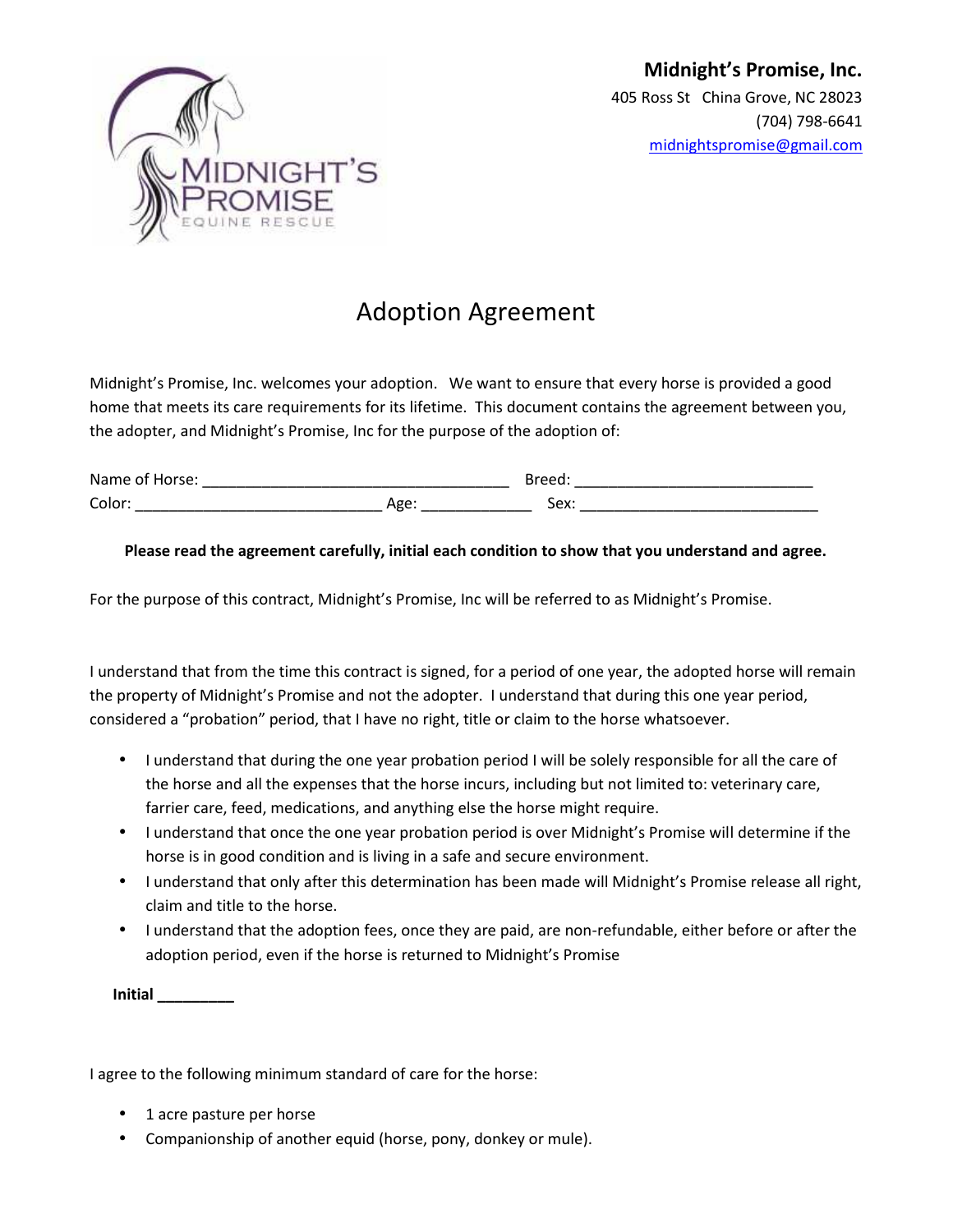- 24/7 access to shelter from the elements in the form of a 3-sided shelter
- Sanitary conditions
- 24/7 access to clean water source
- 24/7 access to a mineral & salt source
- Safe fencing appropriate for the containment of horses (No barbed wire, temporary fencing or high tensile wire)
- A professional, competent farrier must trim the horse's hooves every 4-8 weeks, or on a schedule as recommended by the farrier.
- Good quality feed and hay in quantities sufficient to keep the horse in good condition with a body condition score between 4.5 and 6.5.
- Regular treatment for parasites with one of the following anthelmintics: Moxidectin, Ivermectin, Prazinquantel
- Yearly veterinary examination

**Initial \_\_\_\_\_\_\_\_\_\_**

I understand that a representative of Midnight's Promise has the right to inspect the horse and its accommodations during the probation period. I understand that a representative will be making at least, but not limited to, 4 visits during the probation period.

I understand that should Midnight's Promise determine that the minimum standard of care is not being met causing the horse to suffer, making its health decline, or putting the horse in danger, they have the right to reclaim the animal.

If such action becomes necessary, I agree to pay any costs to return the horse to Midnight's Promise.

**Initial \_\_\_\_\_\_\_\_\_\_\_\_\_**

I agree to provide veterinary care for the horse as follows:

- At least one veterinary examination in which the vet will examine the general health of the horse, check its teeth for dental problems and correct any that are found, and administer any necessary vaccinations such as tetanus and rabies. Upon completion of the vet visit, the vet must send a written notice of findings to Midnight's Promise within 7 days and to be received by Midnight's Promise at least 14 days before the end of the probation period. In lieu of the written notice an experienced horse person may send a notification from their vet showing a track record of care.
- I agree to provide veterinary care for any injuries or illnesses that are beyond my ability to restore full health.
- I agree to notify Midnight's Promise in writing in the event that the horse becomes ill or injured during the probation period.
- I agree that should it become necessary to euthanize the horse, I will provide a written statement as to the cause, and agreement with such action, signed by a licensed veterinarian.
- I understand that I am solely responsible for any and all veterinary expenses.

**Initial \_\_\_\_\_\_\_\_\_\_**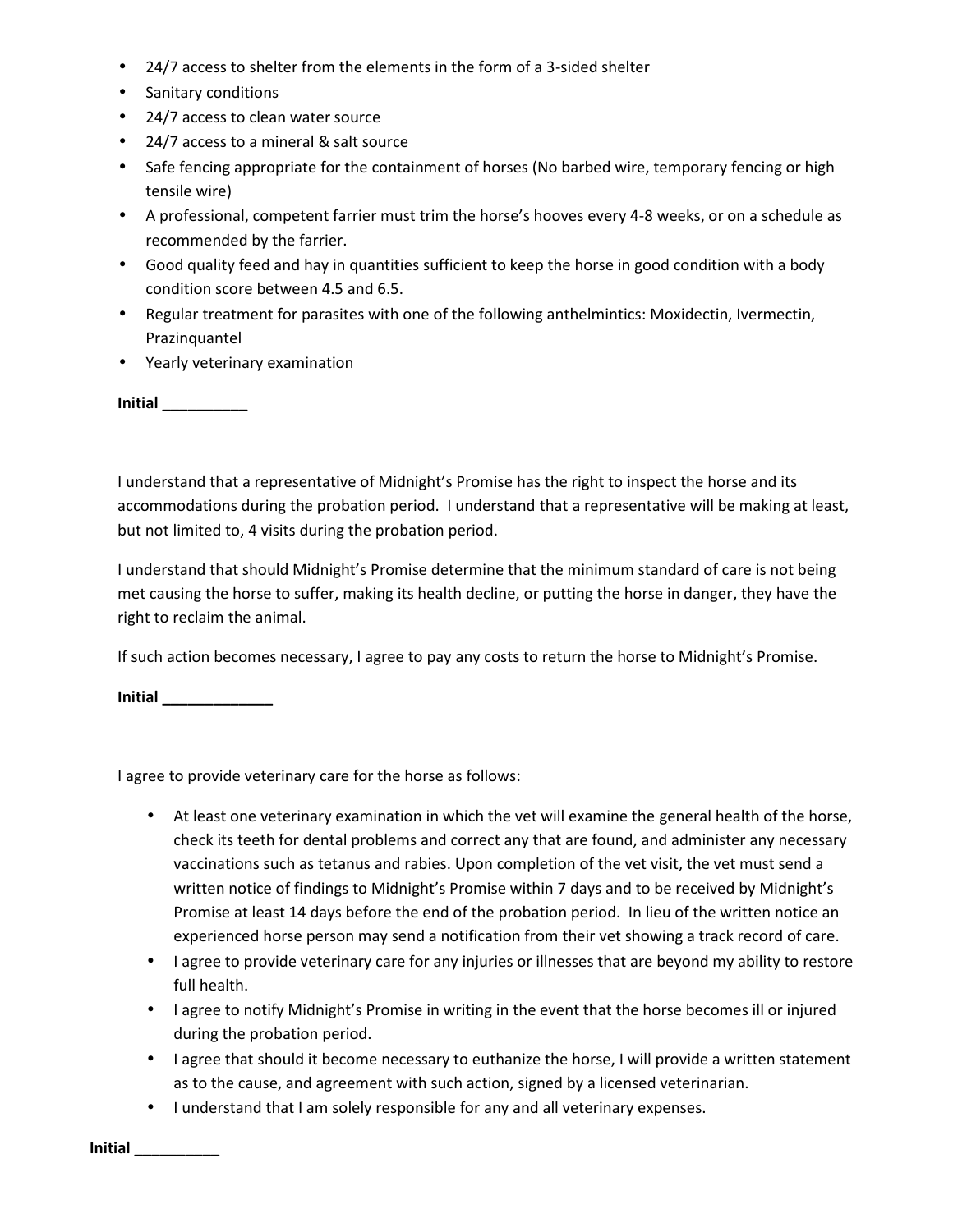I agree to provide farrier care for the horse as follows:

- A professional, competent farrier must trim the horse every 4-8 weeks or on a schedule as recommended by the farrier.
- I understand that I am solely responsible for any and all farrier expenses, and I agree to send Midnight's Promise documentation proving the horse has received regular farrier care by a professional, competent farrier to be received by Midnight's Promise at least 14 days before the end of the probation period.

**Initial \_\_\_\_\_\_\_\_\_\_\_\_\_**

I agree to the following housing of the horse:

- Any accommodation must be verified and approved by Midnight's Promise.
- In the event, Midnight's Promise approves a boarding situation; the boarding establishment must have a written agreement with Midnight's Promise regarding the horse.
- I agree not to move the horse without first notifying Midnight's Promise in writing.

**Initial \_\_\_\_\_\_\_\_\_**

## **I agree that I will never for the natural life of this horse:**

- Sell, lend, lease or give away the horse without giving Midnight's Promise written notice and the right of first refusal.
- I agree to never sell this horse through the means of livestock auction.
- I agree to never release the horse to a new owner, or agent of an owner, about whom it is known or suspected that the horse would be in danger of being sent to slaughter or to any person who is a known agent, representative or affiliate of a slaughter operation.
- I agree to never release the horse to anyone known or suspected to have been charged or convicted of animal neglect or cruelty.
- I agree to never breed this horse.

**Initial \_\_\_\_\_\_\_\_\_\_**

I agree that in the event I become unable to care for the horse, for the duration of the probationary period, I will be responsible for returning the horse to Midnight's Promise, and will pay all costs to do so, including all transportation fees and Coggin's Test, if necessary. Upon return of the horse to Midnight's Promise, if the horse is determined by a veterinarian to be in a debilitated or unhealthy condition caused by my actions or failure to provide proper care, I will be responsible for all costs incurred in returning the horse to a healthy state.

**Initial \_\_\_\_\_\_\_\_\_\_\_**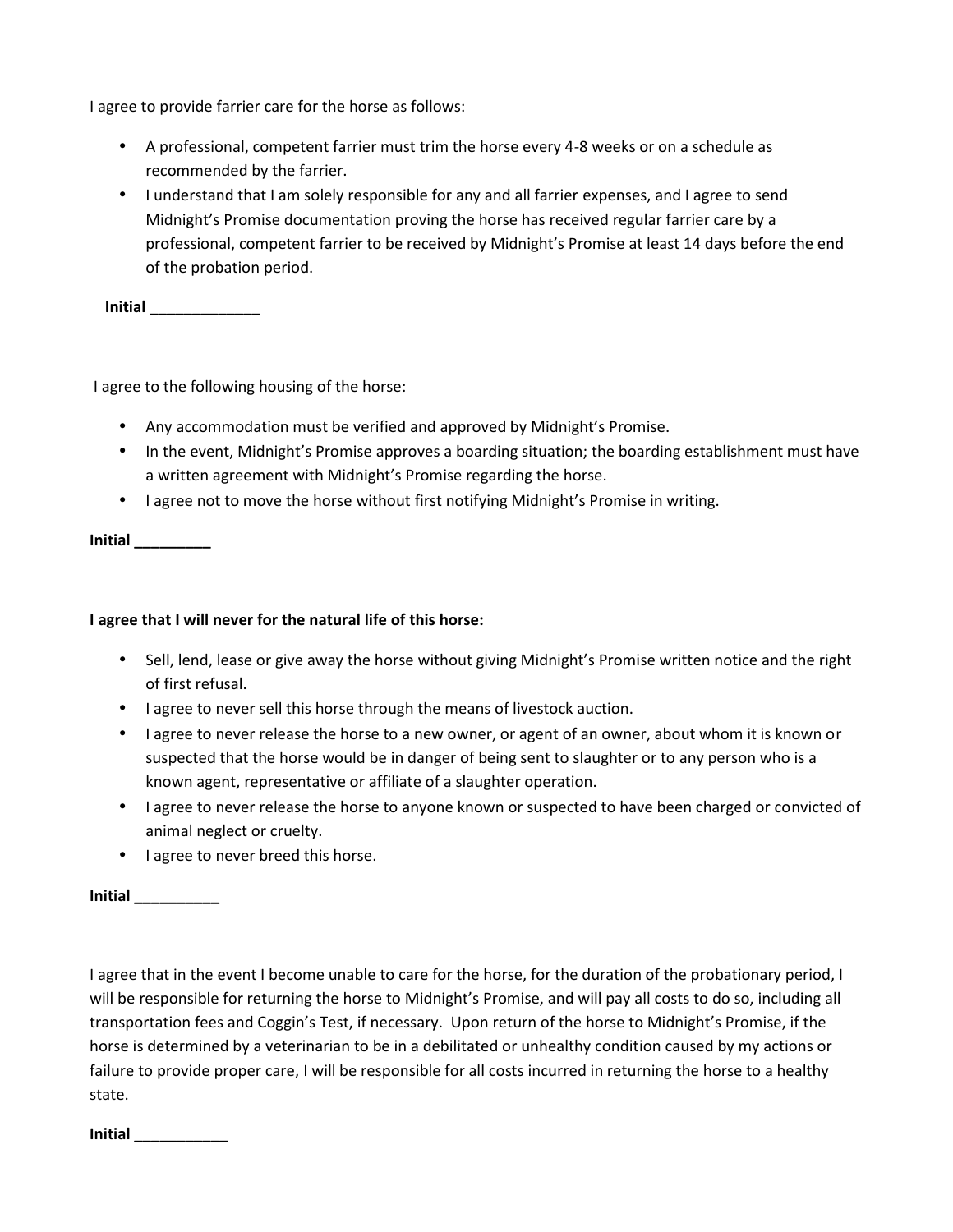I agree to have any trainer that works with the horse to be approved by Midnight's Promise before they work with the horse.

**Initial \_\_\_\_\_\_\_\_\_\_\_\_\_\_\_**

I agree that in the event of my death the horse will be returned to Midnight's Promise at the expense of my estate, unless specific arrangements have been made for an alternate outcome and approved by Midnight's Promise.

Once the probationary period is over, and I wish to sell, lease or give away this horse, I agree to give Midnight's Promise right of first refusal. Midnight's Promise will have 10 days from receipt of the notice to respond. I understand that if I fail to give Midnight's Promise right of first refusal, I shall have to forfeit \$350 to Midnight's Promise within 10 days of its request.

If Midnight's Promise declines the right of first refusal, I understand that I am free to choose an appropriate home for the horse.

**Initial \_\_\_\_\_\_\_\_\_\_\_\_**

## **Release of Liability**

I agree to accept all responsibility for any action or lien resulting from any action, directly or indirectly involving said horse while it is in my care. Therefore I agree and understand that neither Midnight's Promise nor its employees, volunteers, Board Members or agents are liable for any damages or injury caused to me, my agent, or any third party by the horse once I receive delivery of the horse, including but not limited to damages or injuries caused by the fact the horse does not perform in the manner I expected. Further, if any third person makes a claim against Midnight's Promise or any of its employees, volunteers, Board Members or agents as a result of any conduct of the horse after I have taken possession of it, I agree to indemnify and hold Midnight's Promise, its employees, volunteers, Board Members and agent harmless from any such claim, including costs and attorney fees resulting from such claim.

**Initial \_\_\_\_\_\_\_\_\_\_\_**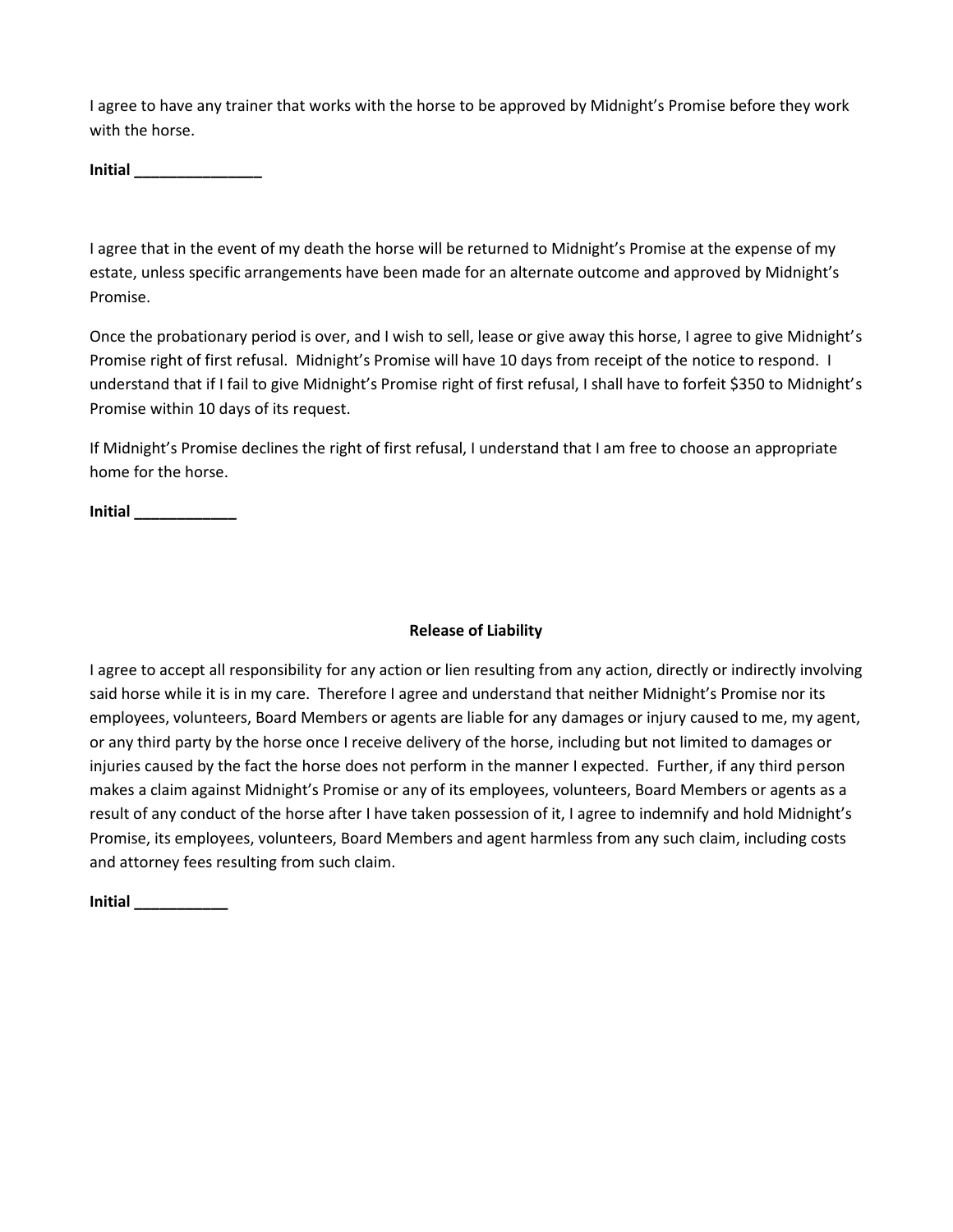The said horse below is being adopted in 'As Is' condition from Midnight's Promise. All medical records and any history gathered on the horse have been disclosed to adopter. The adopter agrees to provide satisfactory care to the horse, including, but not limited to, routine veterinary care by a licensed veterinarian, routine deworming, farrier care, proper fencing, shelter, feed, water and a safe, clean, environment with ample daily turn out space.